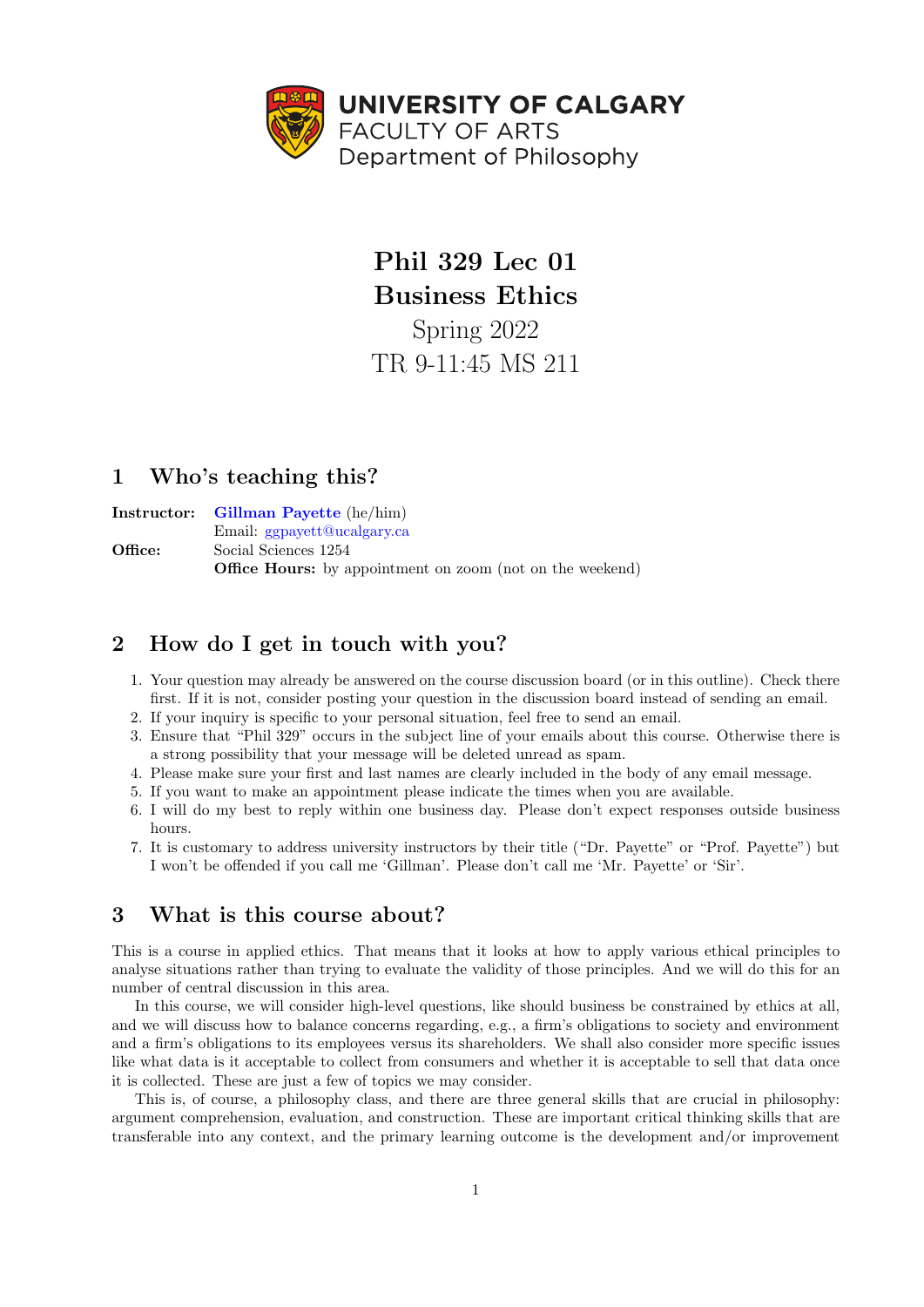of these skills. To develop these skill you will spend most of your time reading (contemporary-ish) primary sources, expressing those arguments in writing and orally, and expressing your own arguments in both forms as well. Put another way, you will practice articulating your comprehension of the readings, analysing the arguments presented, and, finally, doing the same for your own views.

So, by the end of the class you will be expected to show a substantial knowledge of the views in business ethics; be able to critically digest, interpret, and analyze complex primary sources; write a convincing argument that takes adequate account of alternative positions; engage in constructive, respectful, oral and written argumentation; and analyse and evaluate options for action that may arise in complex, morally problematic situations in business decision-making contexts.

## 3.1 What prerequisites do I need for this course?

None. There are no prerequisites.

## 3.2 Required Texts

There will be no textbook for this course. The required readings will be linked to or available for printing on D2L.

## 3.3 How will the course be run?

The first few classes will (probably) be conducted through traditional lectures to disseminate the necessary background on moral and political philosophy needed to understand the readings to come.

The rest of the course will be conducted through the assignment of readings and sets of questions designed to help you direct your reading. You will discuss your answers to those questions in groups and then as a class during our in-person meetings. We will usually also address discussion questions which are more open-ended.

### 3.4 Important Dates

- First Day of Class: May 4th (first meeting May 5th)
- Add/Delete Date: May 9th
- Writing assignments due: May 13th, May 20th, May 27th, June 3
- Last day to Withdrawal without paying: May 9th
- Rough Draft of Final Paper due: May 18th
- Last day to drop: June 16th
- Last Day of Class: June 16th
- Final Test: June 16th
- Final Paper Due Date: June 20th
- Date of Final Exam: NA

## 3.5 Visit the D2L/Brightspace site

The course has a [D2L/Brightspace](https://d2l.ucalgary.ca/d2l/home/454014) site. You will find (information on) course readings, assignments, grades, and a discussion board there. Any updates, including revisions to the course schedule, will be posted there. To make sure you don't miss a deadline or an important update, please review your [notification](https://d2l.ucalgary.ca/d2l/Notifications/Settings) [settings.](https://d2l.ucalgary.ca/d2l/Notifications/Settings)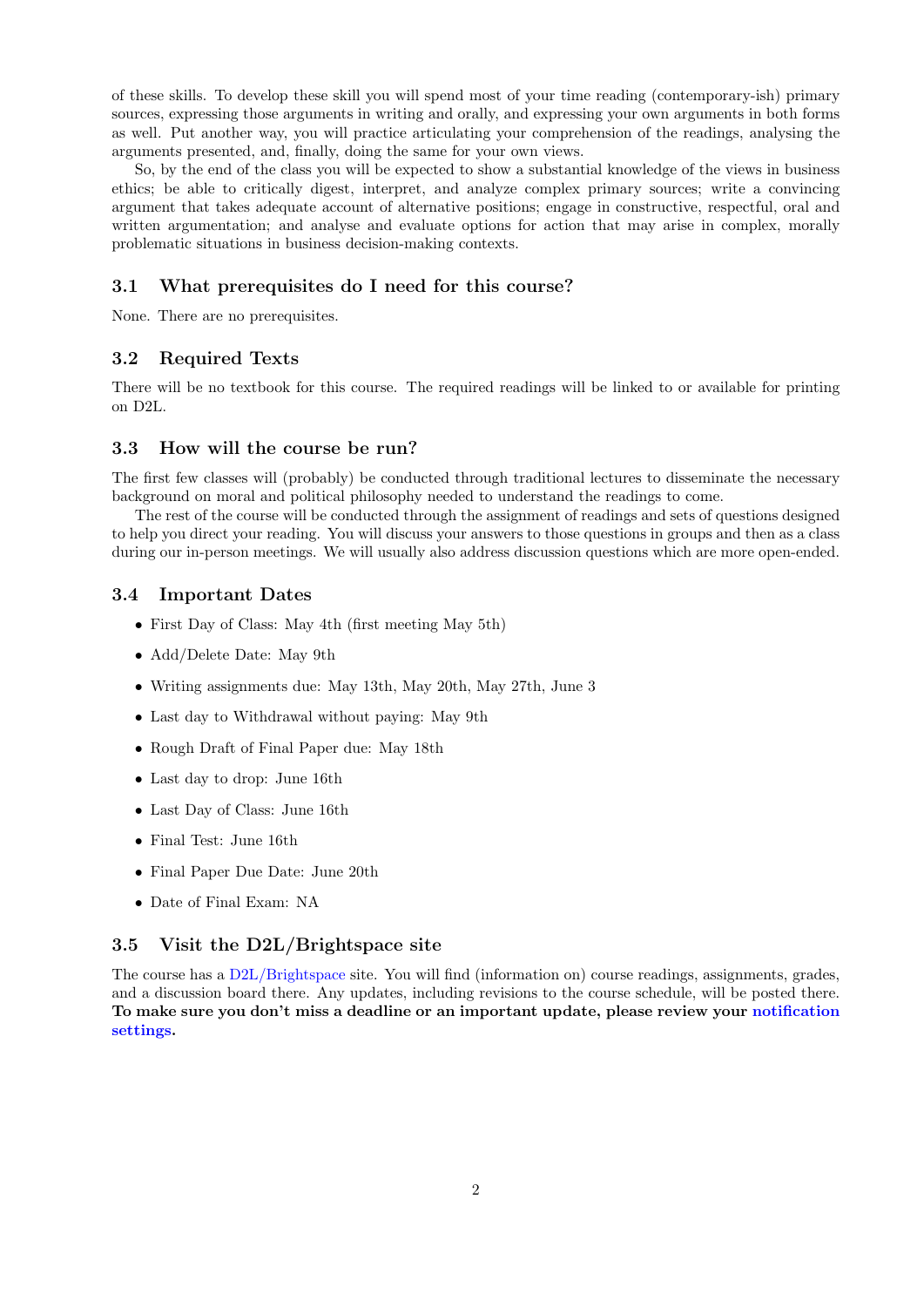# 4 How will my grade be determined?

#### There will be no registrar-scheduled final exam.

## 4.1 Final grades

| Assessment          |                              |    |
|---------------------|------------------------------|----|
| Writing Assignments | (Best 3 of 4)                | 45 |
| Final Test:         |                              | 15 |
| Participation:      |                              | 10 |
| Final Paper         | (rough draft $5\%$ )         |    |
|                     | $(\text{final draft } 25\%)$ | 30 |

The final grade will be determined according to the following scheme:

Writing Assignments: The assignments are to be your own work, but I encourage talking to your peers about them before writing them. They will have a very strict word limit: usually between 300 and 500 words. The assignments will be very specific, and it is very important to follow the instructions for the question asked. Don't put your name on the assignment. If you do, you will get a 0.

There will be four of these assignments and I will take the best three of them. They are due on Friday nights by 20:00 on the dates above. These will be submitted online in D2L. These will be marked according to a rubric which will be posted in the assignment; be sure to follow the rubric. IMPORTANT: make sure that your take a screen shot of the submission, just in case something goes awry.

Final Test: This test will be 25 multiple choice questions. It will be open for 24 hours, un-timed, open book, and you will get 2 attempts. The content covered will, potentially, be everything from the course.

Final Paper: The final paper will be on some topic in the course. I will provide a list of possible topics, i.e., specific questions that you can address. There will be a rough draft due, tentatively, May 18th and it is worth 5% of the total 30% of the final paper. It will be submitted through D2L. I want you to have given some thought to what your answer is to the question you are writing on before you have seen what others say. That way you can see how your thought evolves on the topic. It doesn't have to be good, and it doesn't have to be long (500-ish words is fine). The final draft of the paper should be at least 1000 words and no more than 1800. It will be submitted through either D2L or Turnitin.

Participation mark: In the in-person sessions you will have to discuss the reading questions and discussion questions with your group mates. Your mark will be determined by showing a willingness to engage in those sessions in an acceptable manner. The details of how the final mark will be determined will be presented on the first day of class.

The final percentage will be translated into letter grades as follows:

|  |                                                        |  |  |  | $A + \geq 95$ > $A \geq 85$ > $A - \geq 80$ |  |
|--|--------------------------------------------------------|--|--|--|---------------------------------------------|--|
|  | $\vert 80$ > B+ $\geq 77$ > B $\geq 73$ > B- $\geq 70$ |  |  |  |                                             |  |
|  | $  70 > C + \geq 67 > C \geq 63 > C - \geq 60$         |  |  |  |                                             |  |
|  | $\vert 60$ > D+ $\geq 57$ > D $\geq 50$ > F            |  |  |  |                                             |  |

### 4.2 Conduct

Learning can only happen well if everyone feels like they belong and are free to ask questions and participate in discussions. It is partly on you to make sure our course is such a space. So please be respectful, positive, and constructive in your participation in the course. It should go without saying, but do not post (links to) anything racist, misogynist, or homophobic, or NSFW, and don't stalk or harass your fellow students or instructors. Also, do not share links or passwords to live or recorded Zoom sessions outside the course.

## 4.3 Late policy

If you do not complete an assignment by its deadline, it counts as not completed. If there are factors beyond your control, and which you could not reasonably have planned for, which prevent you from completing activities (illness, family emergency, etc.) please contact the instructor so we can make arrangements. Please do so as soon as possible. You will not have the opportunity to make up work you missed early in the term if you don't tell me until the last week of term.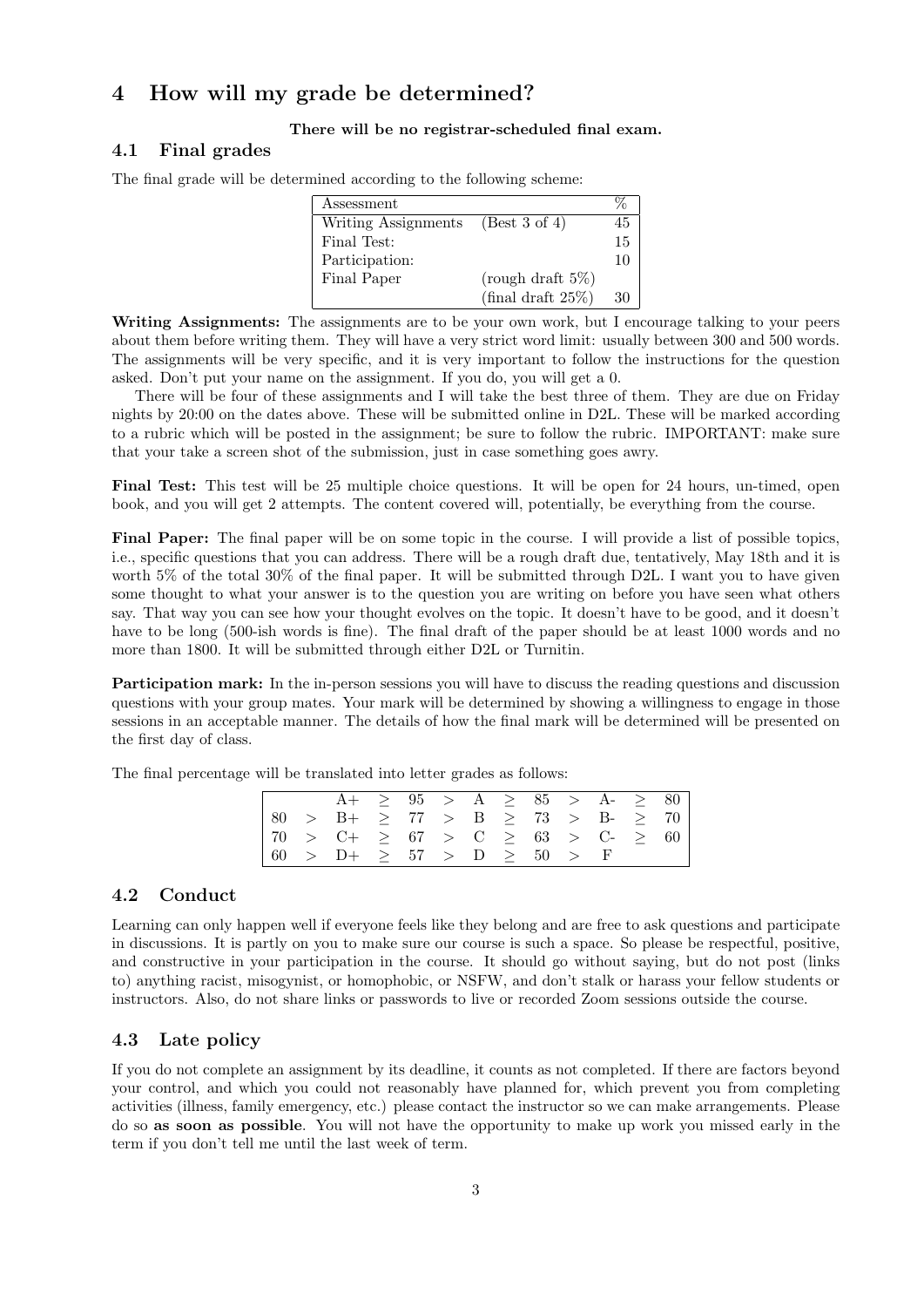## 4.4 Checking your grades and reappraisals of work

University policies for reappraisal of term work and final grades apply (see the *Calendar* section ["Reappraisal](https://www.ucalgary.ca/pubs/calendar/current/i-2.html)" [of Graded Term Work"](https://www.ucalgary.ca/pubs/calendar/current/i-2.html)). In particular, term work will only be reappraised within 10 calendar days of the date you are advised of your marks. Please keep track of your assignments and your marks (check them on D2L). Grades do not automatically update on D2L; we will typically post an announcement when new grades are available. You should save work you submit, e.g., by taking a screenshot.

# 5 Important departmental, faculty, and university information

## 5.1 Academic accommodations

It is the student's responsibility to request academic accommodations according to the University policies and procedures. The student accommodation policy can be found at: [ucalgary.ca/policies/files/policies/](ucalgary.ca/policies/files/policies/student-accommodation-policy.pdf) [student-accommodation-policy.pdf](ucalgary.ca/policies/files/policies/student-accommodation-policy.pdf)

Students needing an accommodation because of a disability or medical condition should communicate this need to Student Accessibility Services in accordance with the Procedure for Accommodations for Students with Disabilities:

[ucalgary.ca/policies/files/policies/procedure-for-accommodations-for-students-with-disabil](ucalgary.ca/policies/files/policies/procedure-for-accommodations-for-students-with-disabilities.pdf)ities. [pdf](ucalgary.ca/policies/files/policies/procedure-for-accommodations-for-students-with-disabilities.pdf)

Students needing an accommodation in relation to their coursework or to fulfil requirements for a graduate degree, based on a protected ground other than disability, should communicate this need, preferably in writing, to their instructor.

## 5.2 Absence or missed course assessments

Students who are absent from class assessments (tests, participation activities, or other assignments) should inform their instructors as soon as possible. If the reason provided for the absence is acceptable, instructors may decide that any arrangements made can take forms other than make-up tests or assignments. For example, the weight of a missed grade may be added to another assignment or test.

### 5.3 Student support and resources

Full details and information about the following resources can be found at [ucalgary.ca/registrar/registra](ucalgary.ca/registrar/registration/course-outlines)tion/ [course-outlines](ucalgary.ca/registrar/registration/course-outlines):

- Wellness and Mental Health Resources
- Student Success Centre
- Student Ombuds Office
- Student Union (SU) Information
- Graduate Students' Association (GSA) Information
- Emergency Evacuation/Assembly Points
- Safewalk

## 5.4 Academic Advising

If you are a student in the Faculty of Arts, you can speak to an academic advisor in the Arts Students' Centre about course planning, course selection, registration, program progression and more. Visit the Faculty of Arts website at  $arts.ucalgary.ca/advising$  for contact details and information regarding common academic concerns.

For questions specific to the philosophy program, please visit <phil.ucalgary.ca>. Further academic guidance is available by contacting David Dick (Undergraduate Program Director, Email: [dgdick@ucalgary.ca\)](mailto:dgdick@ucalgary.ca) or Jeremy Fantl (Honours Advisor, Email: [jfantl@ucalgary.ca\)](mailto:jfantl@ucalgary.ca). If you have questions regarding registration, please email Rebecca Lesser (Undergraduate Program Administrator, Email: [phildept@ucalgary.ca\)](mailto:phildept@ucalgary.ca).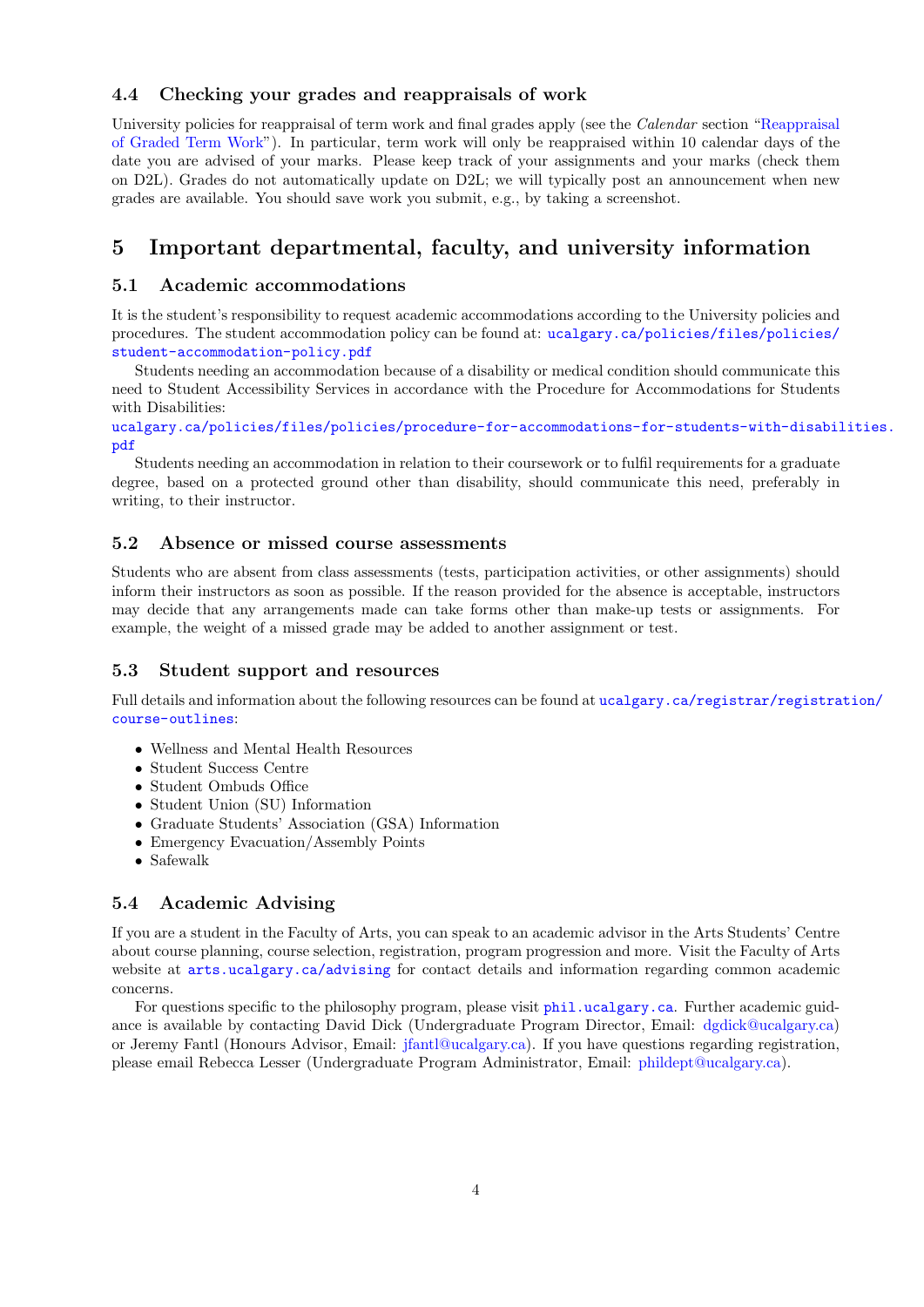#### 5.5 Writing assessment and support

The assessment of all written assignments—and, to a lesser extent, written exam responses—is based in part on writing skills. This includes correctness (grammar, punctuation, sentence structure, etc.), as well as general clarity and organization. Research papers must include a thorough and accurate citation of sources. Students are also encouraged to use Writing Support Services for assistance (one-on-one appointments, dropin support and writing workshops). For more information, and other services offered by the Student Success Centre, please visit <ucalgary.ca/ssc>.

### 5.6 Required technology

In order to successfully engage in their learning experiences at the University of Calgary, students taking online, remote and blended courses are required to have reliable access to the following technology:

- A computer with a supported operating system, as well as the latest security, and malware updates;
- A current and updated web browser;
- Webcam (built-in or external);
- Microphone and speaker (built-in or external), or headset with microphone;
- Current antivirus and/or firewall software enabled;
- Broadband internet connection.

Most current laptops will have a built-in webcam, speaker and microphone.

## 5.7 Responsible Use of D2L

Important information and communication about this course may be posted on D2L (Desire2Learn), UCalgary's online learning management system. Visit <ucalgary.service-now.com/it> for how-to information and technical assistance.

All users of D2L are bound by the guidelines on the responsible use of D2L posted at [elearn.ucalgary.](elearn.ucalgary.ca/commitment-to-the-responsible-use-of-d2l/) [ca/commitment-to-the-responsible-use-of-d2l/](elearn.ucalgary.ca/commitment-to-the-responsible-use-of-d2l/). The instructor may establish additional specific course policies for D2L, Zoom, and any other technologies used to support remote learning. Instructional materials, including audio or video recordings of lectures, may not be posted outside of the course D2L site. Students violating this policy are subject to discipline under the University of Calgary's Non-Academic Misconduct policy, <ucalgary.ca/policies/files/policies/non-academic-misconduct-policy.pdf>

## 5.8 Media recording

Please refer to the following statement on media recording of students: [elearn.ucalgary.ca/wp-content/](elearn.ucalgary.ca/wp-content/uploads/2020/05/Media-Recording-in-Learning-Environments-OSP_FINAL.pdf) [uploads/2020/05/Media-Recording-in-Learning-Environments-OSP\\_FINAL.pdf](elearn.ucalgary.ca/wp-content/uploads/2020/05/Media-Recording-in-Learning-Environments-OSP_FINAL.pdf).

#### 5.9 Academic misconduct/honesty

Cheating or plagiarism on any assignment or examination is as an extremely serious academic offense, the penalty for which will be an F on the assignment or an F in the course, and possibly a disciplinary sanction such as probation, suspension, or expulsion. For information on academic misconduct and its consequences, please see the University of Calgary Calendar at: <ucalgary.ca/pubs/calendar/current/k.html>

Intellectual honesty requires that your work include adequate referencing to sources. Plagiarism occurs when you do not acknowledge or correctly reference your sources. If you have questions about referencing, please consult your instructor.

## 5.10 University policies

The Instructor Intellectual Property Policy is available at: <ucalgary.ca/policies/files/policies/Intellectual%20Property%20Policy.pdf>

Course materials created by  $\text{professor}(s)$  (including course outlines, presentations, assignments, and exams) remain the intellectual property of the professor(s). These materials may not be reproduced, redistributed or copied without the explicit consent of the professor. The posting of course materials to third party websites such as note-sharing sites without permission is prohibited. Sharing of extracts of these course materials with other students enrolled in the course at the same time may be allowed under fair dealing.